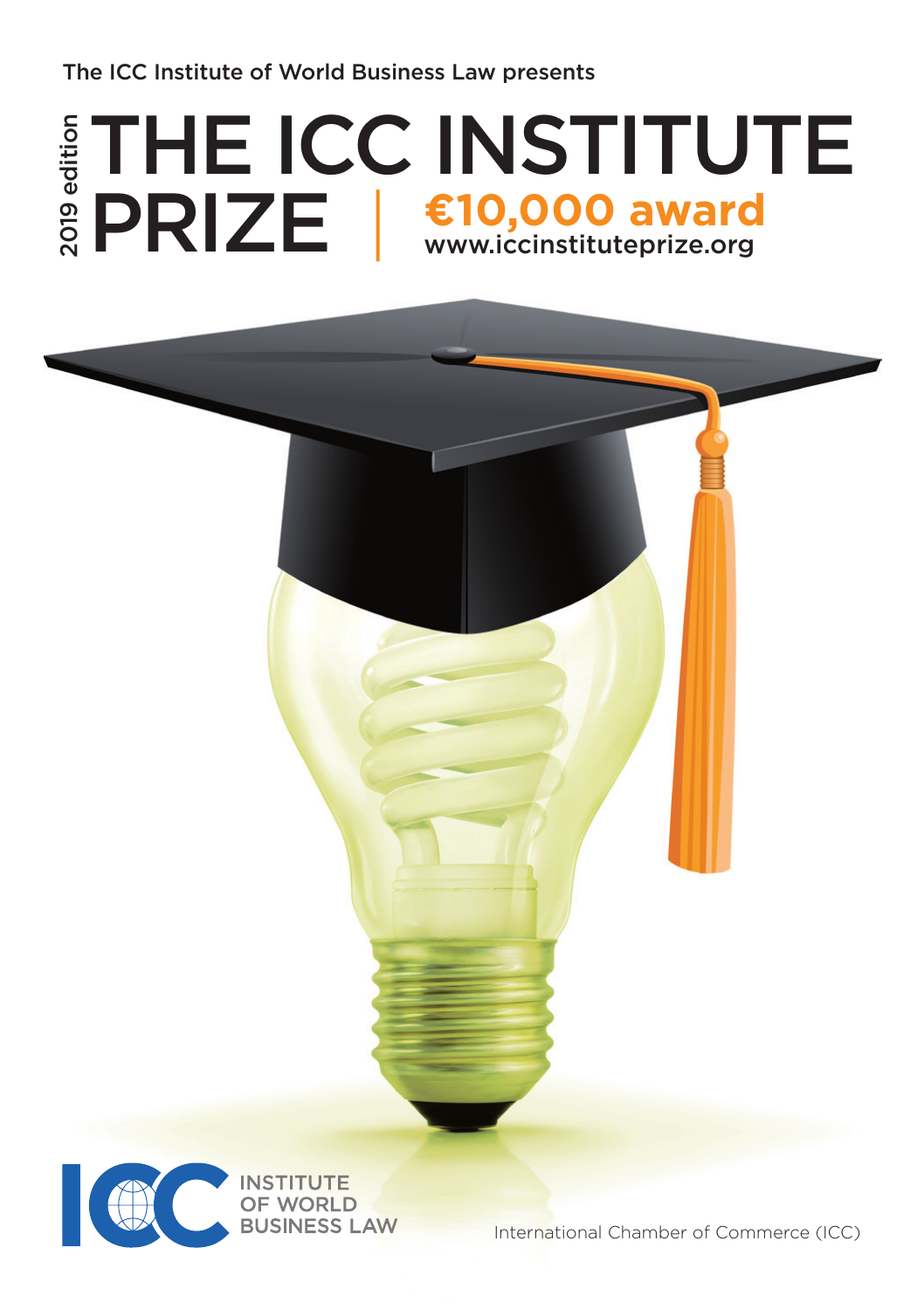

## **MEMBERS** OF THE JURY ICC Institute Council Members



#### Chairman | H. Ercüment Erdem,

Partner, Erdem and Erdem, Turkey; Professor of Commercial Law, Galatasaray University; Co-Chair of the ICC Commission on Commercial Law and Practice



 Georges Affaki, Independent Arbitrator, Affaki Société d'Avocats,

France; Professor of Law, University Paris II



#### Antonio Crivellaro,

Of Counsel, Head of Arbitration Practice, Bonelli Erede

Pappalardo, Italy; Former Professor of International Trade Law, Padua University



Luiz Olavo Baptista,

Founder, Atelier Juridico, Brazil; Professor,

Department of International Law, University of Sao Paulo Law School



 Nayla Comair-**Obeid**, Founder and Senior Partner, Obeid Law Firm,

Lebanon; Professor of International Arbitration, Lebanese University, Beirut



### Richard H. Kreindler,

Partner, Cleary Gottlieb Steen & Hamilton LLP,

Germany/United States; Honorary Professor, University of Münster, Germany



Horacio Grigera Naón, Independent

Arbitrator, Washington, United States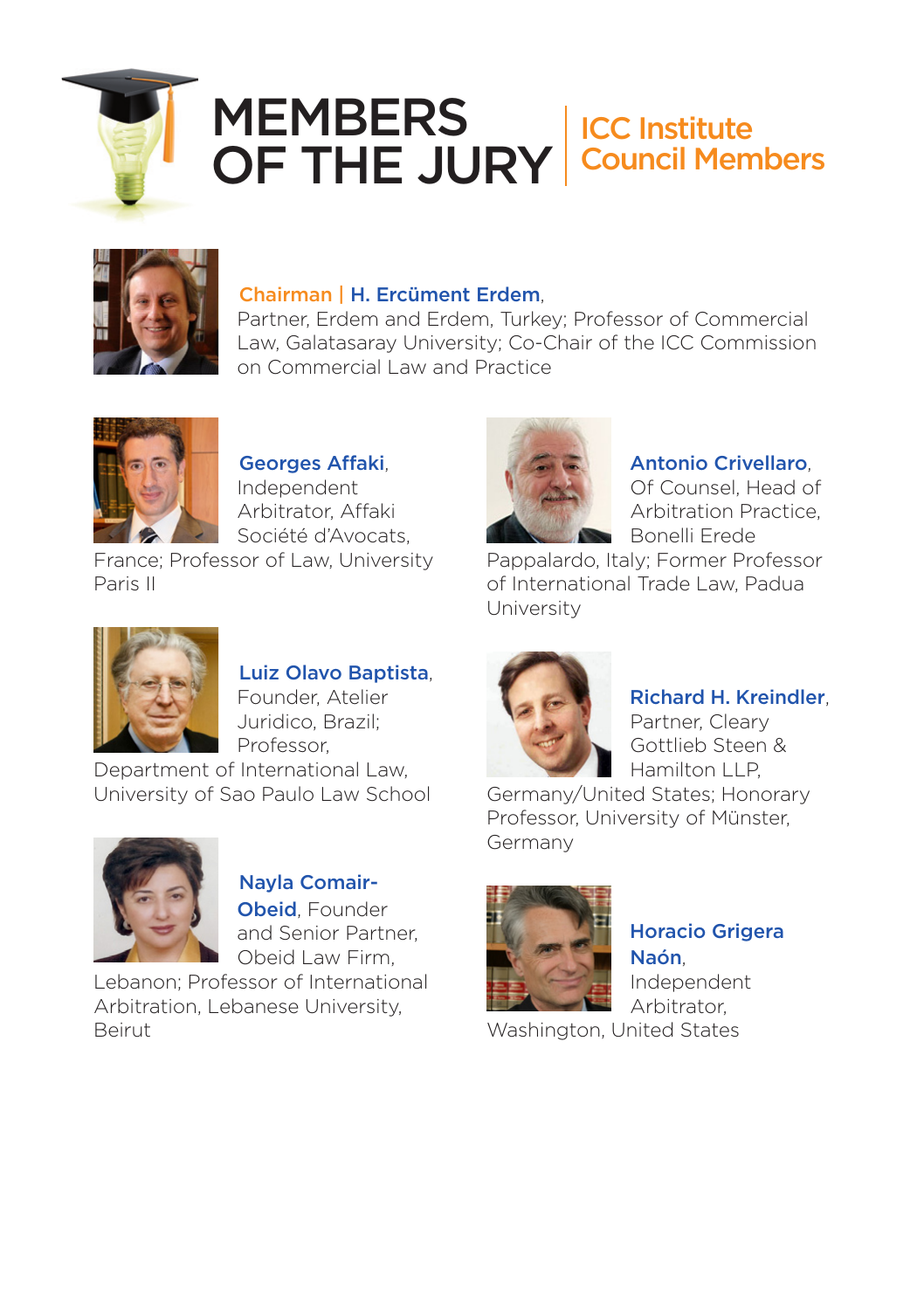

# THE ICC INSTITUTE PRIZE | 2019 edition The ICC Institute of World Business Law presents:



*The ICC Institute of World Business Law named Berk Demirkol as Laureate of the 2017 edition of the ICC Institute Prize for his thesis on "Judicial acts and investment treaty arbitration".*

# About the Prize

The ICC Institute of World Business Law Prize aims to contribute towards the understanding and progress of international commercial law around the world and to encourage those engaged in focused research on legal issues affecting international business.

The ICC Institute's Prize is designed to recognize excellent legal writing in the field of international commercial law, including arbitration.

## Application Deadline for entries: 5 April 2019

It is open to:

- > anyone aged 40 or under on 5 April 2019
- > doctoral dissertations and long essays of a minimum of 150 pages
- > drafted in French or English, the two official languages of ICC
- > on international commercial law (including arbitration)

For complete information on the entry conditions please consult the ICC Institute Prize website at: [www.iccinstituteprize.org](http://www.iccinstituteprize.org)